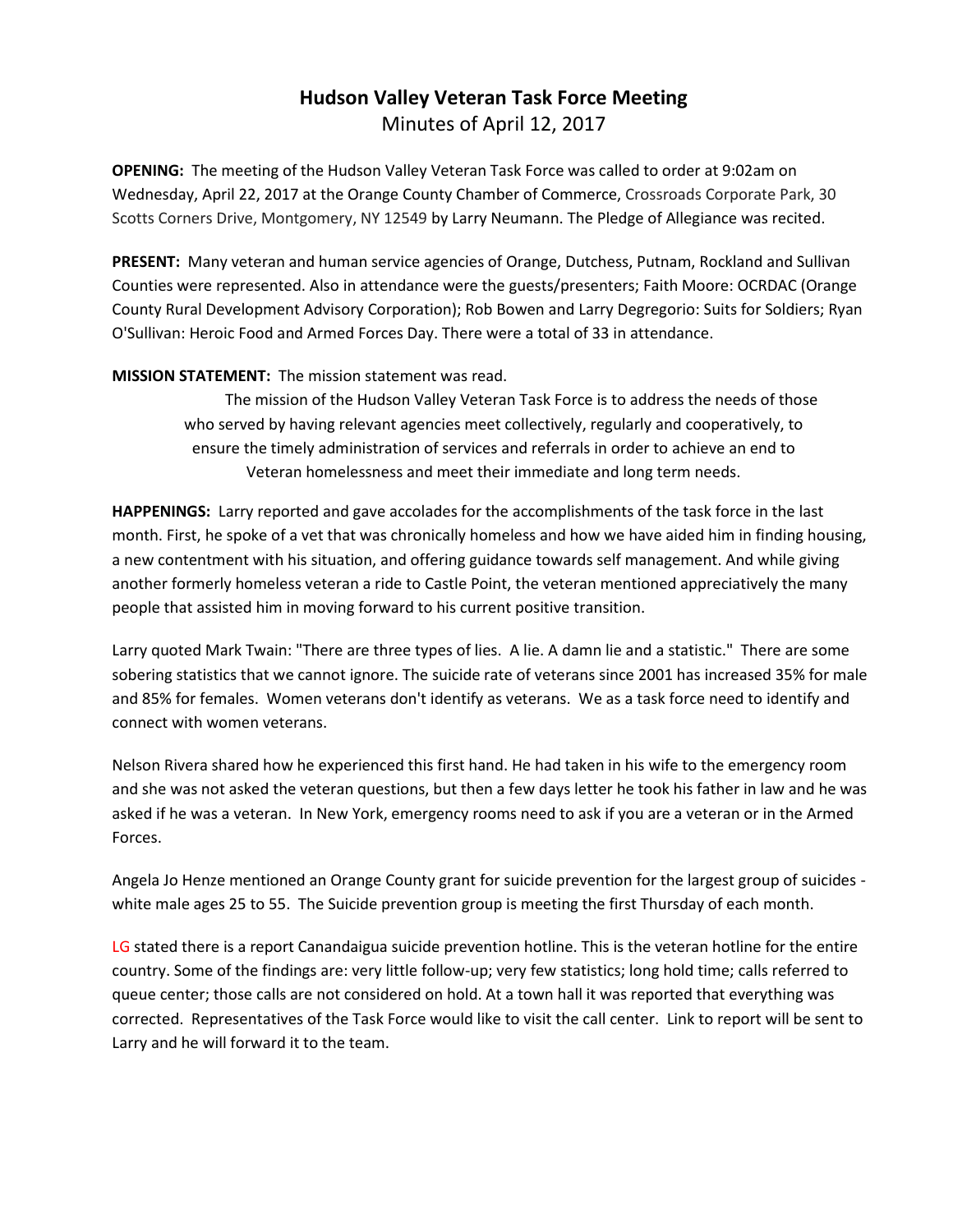Larry Neumann and Allan Hershman presented a framed picture of PFC Joseph P. Dwyer with award plaque to Cullen Lyons, the Veteran and Military Advocate from the office of Congressman Sean Patrick Maloney. The award is for the congressman's dedication to the Vet2Vet program.

#### **GUEST SPEAKERS:**

**Faith Moore - OCRDAC (Orange County Rural Development Advisory Corporation)** - She expressed her appreciation for the invitation. She had a realization of the struggles veterans face until it struck her own family. In 1983, OCRDAC was formed and this year they are celebrating their 35 year anniversary. The corporation was started by Alice Dickinson (her mom) during the foreclosure crisis.

The corporation manages many housing programs: foreclosure advocacy and assistance; first time home buyers and other housing issues. They manage a grant to provide refurbishing to veteran homes with physical disabilities and other non-typical disabilities such as PTS. Participants may be able to qualify for more than one program. Veterans must have a service related disability.

Question: David Lionheart - Do rentals qualify for assistance? Rentals are ok for modification with owner's approval. Can negotiate rental assistance. WESTCOP can provide rental assistance. However, SSVF is not a housing subsidy.

Question: Derek Brown - Veteran living with his family who are going through foreclosure. This would be categorized as , "housing at risk" and may meet program eligibility requirements for SSVF.

Faith stated there is a need to educate on the foreclosure process and rights. Some companies will threaten immediate loss of housing.

They manage a NYS grant for homeowner 60 yrs or older with services needed for the health and safety. Applicants can be veterans or nonveterans.

Question: Do you provide services for other counties? They are an Orange County program, but have been able to get waiver for other counties.

**Rob Bowen and Larry Degregorio, Farmer's Insurance - Suits for Soldiers** - collecting, partnered with "Save a Suit" clearing house and distributed across country.

Larry Degregorio introduced Suits for Soldiers Comedy Show Events - Throughout US; looking for venues such as civic halls; suits for reduced admission; profit to group; 100 suits collected. Next event - May 19 at Monroe American Legion. He can be contacted at: Larry DeGregorio [itainteasycomedy@aol.com](mailto:itainteasycomedy@aol.com)

Rob Bowen - In 2015: 6,600 and in 2016: 77,000 suits were collected. Purpose is to put a suit on a soldiers back; getting them ready for interview; both men and women vets; comedians are vets. Items collected are suits, ties, shoes and shirts. Collection site - Farmer's Insurance in Chester Shop Rite Plaza.

Discussion: David Lionheart suggested a digital interface - picture uploads; shop/choose/ship; get to vets in a day or two.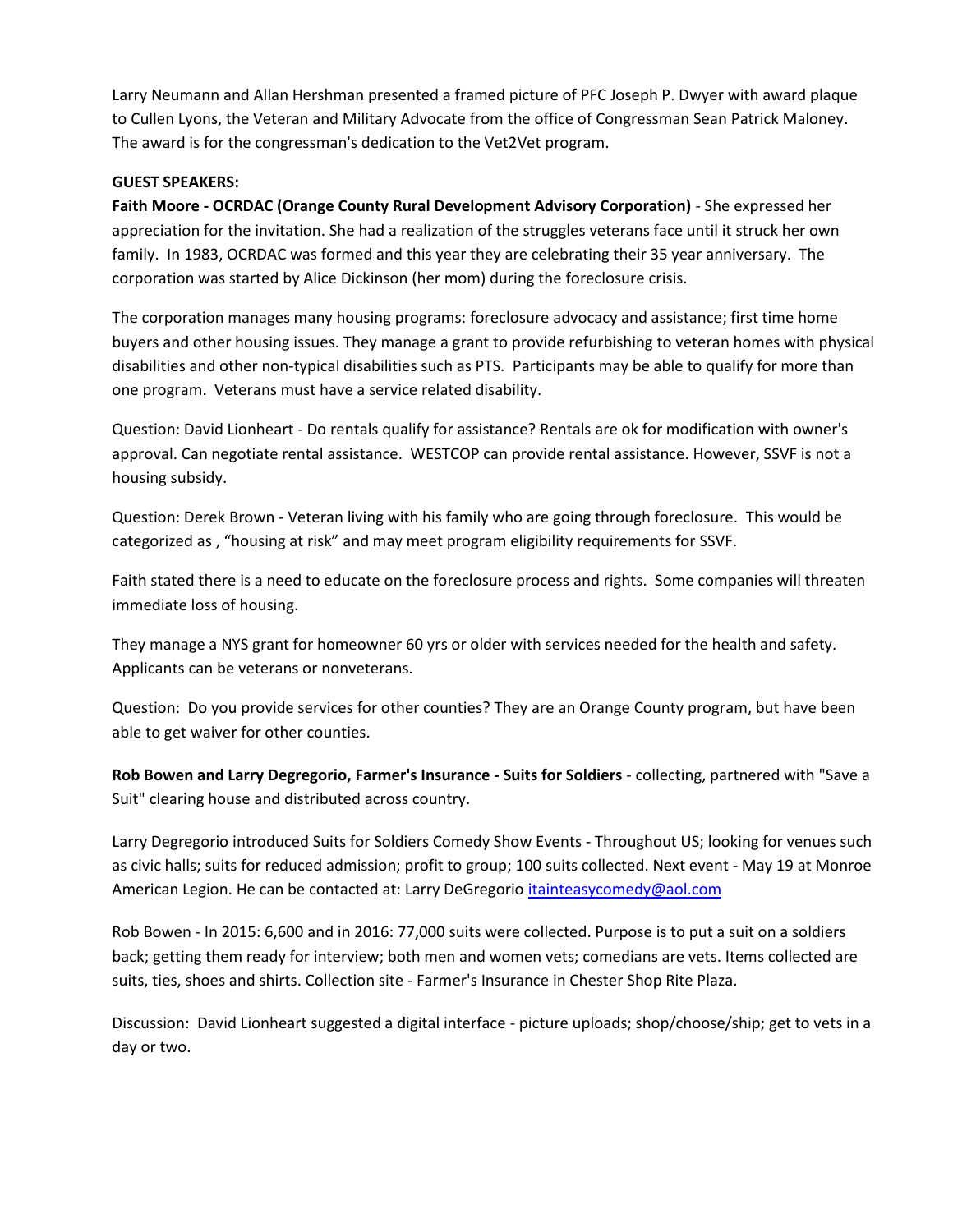Questions? How do suits get to the soldier: Save a Suit clearinghouse distributes suits to organizations and also at job fairs.

West Point representative wants to get suits to the soldiers that are coming through West Point. How do you get suits that are ready to be distributed? Ans: Contact clearinghouse.

**Ryan O'Sullivan - Heroic Food, Hudson NY -** He is 9 year USMC veteran who served 3 tours in Iraq. Heroic Food offers agricultural training programs for veterans with immersion weekend workshops. For longer immersion experiences, veterans are placed with farms is various countries. One partner is Dutchess County Community College. Many farms want to hire veterans.

The Hudson Valley Alliance aids veterans in; breaking down barriers; working with and providing programs at local colleges. A veteran resource lounge is located at Dutchess Community college with veteran advocates and computers. Trying to connect with Marist and requested a contact. Teamed up with Home Depot in assisting veterans with home repairs. Currently they have 9 cases and trying to get other Home Depots aboard.

Future events: End of year barbeque; May 20 Armed Forces Day.

#### **REPORT OUT:**

**Adam C. Nadiak Scholarship Event** - successful, raised over \$1,000.

**Play For Your Freedom** upcoming events: Wiffle Ball event at Dutchess Stadium on May 17 - come out to meet veterans; Vet2Vet to provide information table. Football game on May 8 at the Newburgh Armory.

**Mark Cerberville - ACCESS Support for Living** - looking for veteran housing referrals.

**Howie Goldsmith**: Sullivan County Veterans Coalition Fundraiser -Exceptional event to raise money for Battle Buddy room. 180 attended.

**Dr. Allen Hersman: Military Behavioral Heath Training Course** - New cycle to begin April 29 at the Bridges. Space for 25 and currently have 15 registered. David Lionheart gave kudos to the program and how it is about 70 hours information in three Saturday sessions.

Allan reported that the Hudson Valley Harley Davidson has a monthly veteran coffee gathering.

**Honor Flight Mission #15** - participants: 30+ WWII, 60 Korean and 2 Vietnam; 200 motorcycle escort. Event was well attended and inspirational for all present. Many cheered on these special veterans. In Washington DC they are treated to a big event and come home tired but elated at the experience. Any who can attend as a spectator should do so. Question: What is the cost for escorts? Ans: \$500

#### **NEW BUSINESS/SUB-COMMITTEES:**

**2017 HVVTF Initiatives -** Linda McNiff reported